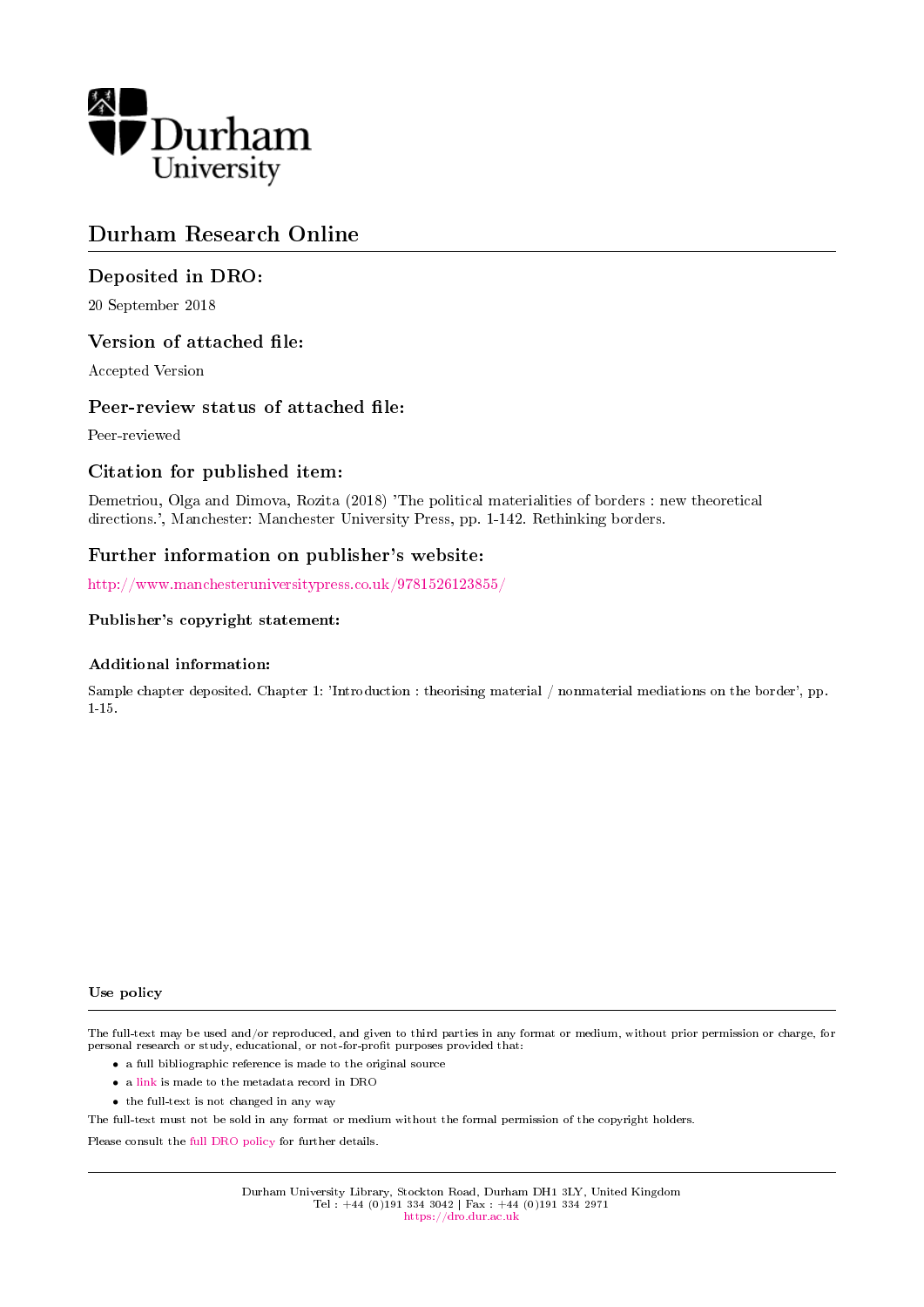#### **Theorising Material / Nonmaterial Mediations on the Border**

Olga Demetriou and Rozita Dimova

#### **The border as process: Tracing theoretical genealogies**

Social analysis has always recognized that politics is invested in the material. Capitalism and nationalism are projects shown to be rooted in the materialities of production, consumption, commodification, and the reconfiguration of definitions of 'the human' in relation to the material world. We may trace a trajectory in the materiality-politics nexus from the Hegelian roots of historical materialism, to the Marxist separation between infrastructure and superstructure, through the post-war work of the Frankfurt School on consumerism (Adorno and Horkheimer, 1972; Benjamin 1999a; 1999b; Marcuse 1991), French neo-Marxist takes on subjectivity (Althusser, 1971), and critical theory strands on human-thing assemblages (Deleuze and Guattari 1987; Latour 2005). In this theoretical trajectory materiality is the result of power dynamics obfuscated by the seemingly nonmaterial, which, however, also has material underpinnings. Analytic attention to these, blurs the distinction between materiality and non-materiality but makes politics more visible in the process.

Space, architecture, and visual art have offered particularly strong examples of how the material and ideological consolidation of the modern capitalist state takes place (Harvey, 2009; Gupta and Ferguson, 1997; Thrift, 2005). These fields of production have been scrutinised for their role as conduits between materiality and ideology most notably since Benjamin's studies of Parisian arcades (1999a). In this volume, we draw on insights from these strands of thinking to examine the implications of the material/non-material constitution of borders. For unlike space, architecture, and visual art, borders, being perhaps more immediately metonymic of 'the state', seem to have received an altogether different treatment in the theorisation of their materiality until very recently.

Borders have been widely conceptualised as symbolic of the 'nation' and/or 'state' since the pioneering work of Donnan and Wilson (1998). More recently, advances in technology and shifts in the definition of 'security' have prompted an interest in the ways in which borders change (see Rumford, 2006 for an overview). An object-like materiality may not be the most appropriate way to conceptualise borders, it has been argued; borders should instead be seen as processes (Newman, 2006). And yet, their materiality, as lines on the ground or on maps, continues to be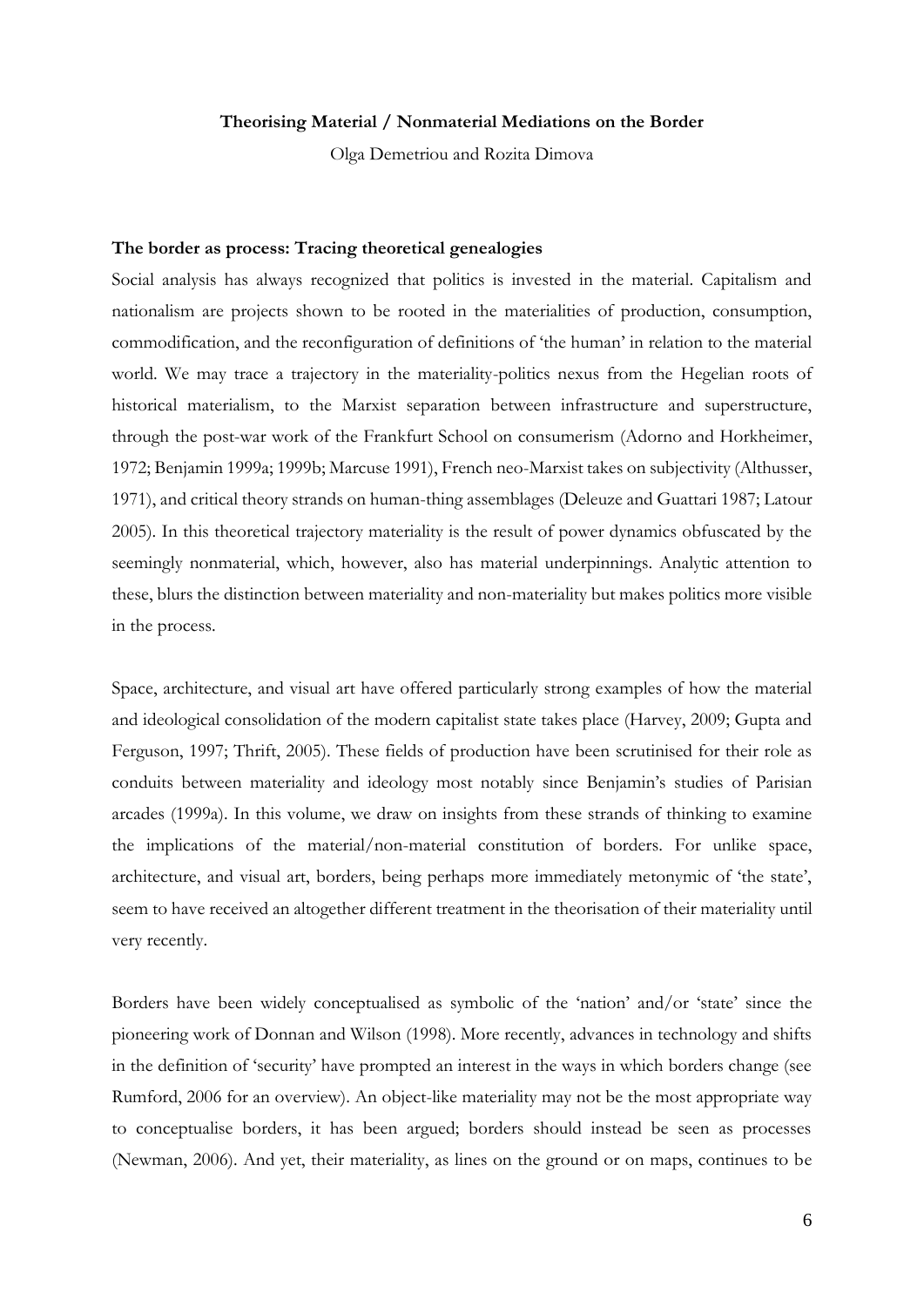taken for granted. That is to say, discussion has all too often proceeded from the assumption of a smooth line of separation to question the manifestations of governing difference and connection within the state. Thus, border studies often seem to take borders as de facto material manifestations of state apparatuses even though emerging literature has sought to question this. Paasi, for example, argues that new spatialities of networks that extent above and below the state are reconfiguring borders in globalisation as ideological apparatuses for territorial power (Paasi, 2009). Agnew proposes a new conceptualisation of borders stemming from a redefinition of political community 'as not being co-extensive with nation-state' (2008: 186). Going further, Van Houtum suggests that we see the border as a lie, promising the desire for (comm)unity while masking the fear of incompleteness (Van Houtum, 2010: 126). These studies effectively question the view of the border as the limit where the capitalist nation-state, contested and re-created at its centre, becomes fixed (see also Balibar, 2009).

The fact that the state apparatuses congealing around a border actually hover between materiality and ideology in the forms of nation-state ideologies, territorial claims, or discourses of community, alerts us to the need for closer scrutiny of borders as key structures in this mediation between materiality and abstraction. In this volume, we focus on exactly this mediation. Our emphasis is neither on the ontology of borders (what they are, or what they are not) nor their function (what they do), but rather on the question of how the relationship between materiality and abstraction is established. We explore the relationship between what borders are and what they do and the ways in which function affects their perceptions and vice versa. We see, in other words the processual aspect of borders as a question of this mediation.

In contrast to buildings, documents, films, statues, markets, bodies, or arcades, political philosophy has only recently turned to borders as a field within which to think materiality and politics. The scrutiny of capitalism, liberalism, and sovereignty, this volume shows, needs to take the border into account, most obviously because it is a node between the levels such scrutiny tries to connect: state, inter-state, local, supra-national, global, etc. In pointing this out we also want to also address the persistence in border studies to dwell primarily on the connections between state, territory, sovereignty and space but less on the more mediated ideologies they call forth (i.e. beyond the statist 'us' and 'them'). In this volume we want to highlight the intrinsic question of materiality that underlies that of borders. Hence, our question here is how these connections produce frames of governance anew. How, in other words, the border comes to be a process.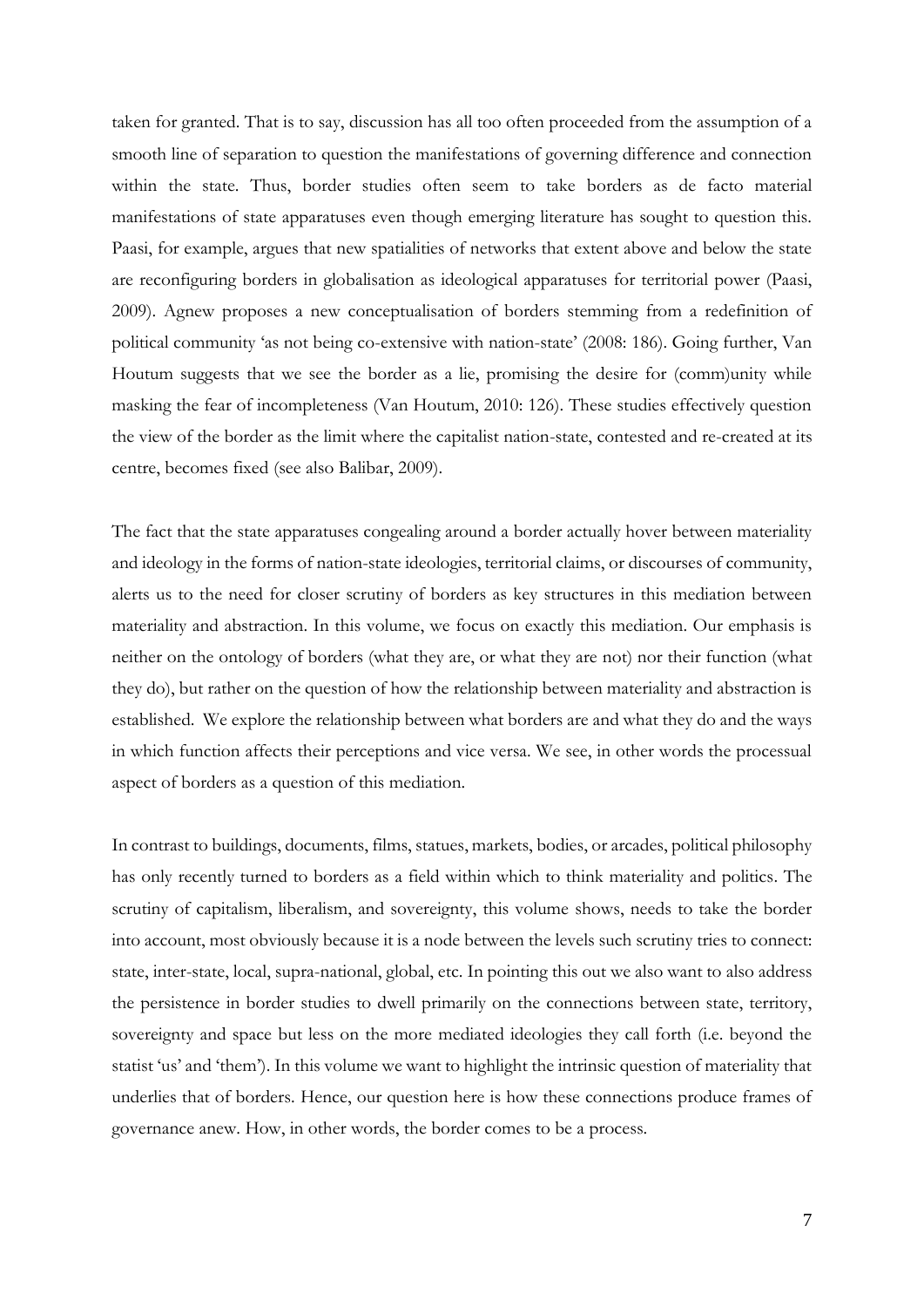#### **Thinking borders through metaphors**

In each of the cases that make up the present volume the materialities of the border are deeply implicated in the reproduction of political ideology, its shifts and changes. The borders in Greece, Turkey and Cyprus, Olga Demetriou shows, which were erected on the premises of particular configurations in the Greco-Turkish dispute are now being re-configured in the frame of migration-control priorities. Yet this grand shift of frame is still grounded in both infrastructural and ideological premises. Rather than overhauling them, it appears to have been subsumed by them. Looking closer at the intricate connections, analysed through the idiom of *imbrication*, between these infrastructures and ideologies we begin to see the contours of exclusion that provide the continuities between older and new frames and priorities: militarism, an ethnicity-citizenship dyad, a peripheral role within the West. In other case studies, we see continuities of colonialism and cascading hierarchies of state power. Chiara de Cesari exemplifies that in an Italy-Libya treaty that comes to silently index EU-sub-Saharan migrant relations. The materiality of the document makes a difference to what is stated and what remains unstated and it is through another materiality, that of the Libyan desert, erased prison camps and current migrant detention centres, that the silence gains its force. We are thus prompted to ask, as Tuija Pulkkinen does, what political materialities exist prior to the border and how they change after its establishment. Her examples of state and sexuality borders demonstrate clearly the problems involved in imagining 'Finns' or 'homosexuals' before the demarcations, political in different ways, established what is and what is not. These demarcations have been attended, as political projects, by materialities that drew lines on the ground and in law and it is through those materialities that 'Finns' and 'homosexuals' came into being as specific kinds of people.

The line then, as designation of the border is in question. Sarah Green explores this central proposition by considering linear vis-à-vis other images of borders. *Traces*, she argues, are of particular relevance to the thinking of borders as process. But they need not replace the concept of line; rather, they can be read alongside it. Green posits that the critique of linear border thinking has shown precisely the salience of that linear image, especially as state-centric. In therefore exploring other venues, such as trace, we always need to open up the question of why lines persist. And in looking at the two simultaneously, Green offers the concept of 'tidemark' as a productive way for re-thinking the line-ness and trace-producing processes that attend borders. Stef Jansen illustrates the implications of this as he examines bus routes and property purchases in Sarajevo that reinstate and solidify an otherwise absent border. The Inter-Entity Bounadry Line (IEBL), he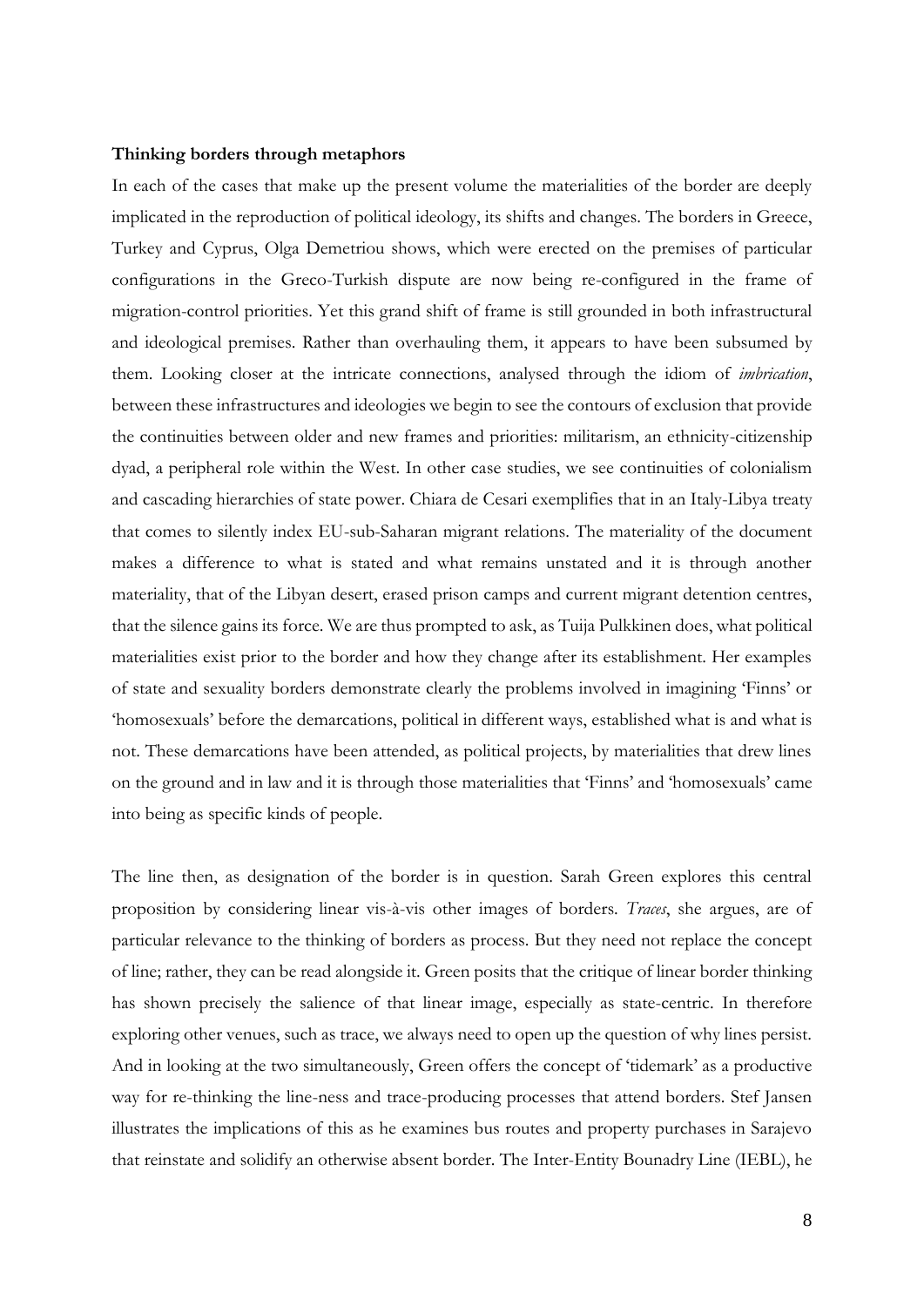argues, is exemplary of how borders may be much more than just lines, but in the case of polity borders, they are lines nevertheless. It is thus the salience of that line-ness that we must pay close attention to. On the Greek side of the Prespa lakes, Lenio Myrivili argues, the seeming lack of border policing infrastructures is deceptive: policemen and rifles emerge in fishermen's imaginations as soon as steering a boat across an unseen but thoroughly internalised border is suggested. That line-ness of the border is for Myrivili replete with traces. And these traces are ghostly. Urging us to see the border as *ghost*, Myrivili is able to examine the processes of statecraft that are predicated on secrecy and the foreclosure of knowledge. And while these processes arise through specific materialities on the border, they point to the heart of state politics. They do this through a *ripple* effect, Rozita Dimova suggests in her chapter. She shows how the Greek-Macedonian dispute ripples to the centre of the city in the form of statues and monuments. Juxtaposing this monumentality to the lack of conflict symbols on the border, Dimova shows how the mediation between materialities and immaterialities takes on different modalities in the centre and at the borders of the state, which are nevertheless connected and reinforce each other. The economics of connection at the border, we might posit, amplify the economics of conflictual nationalism in the centre of Skopje.

In each of these cases, metaphors are the vehicles through which questions of materiality come to bear specifically on the study of borders: how do borders have presence if they are not seen, as in the Prespa lake or Sarajevo? How different is this presence from that of the border which is seen, even feared, celebrated, or enjoyed, as in Nicosia, Skopje or the Aegean? At those instants when a particular space is imagined as a border, it is a political imagination that is at work. Imbrications, traces, ghosts, and ripples reference this political work. They each show in different ways that it is not only border guards, passport scanners, or stamps that enact the state at those points. It is also bodies, thoughts, gestures, comportment. The relation between one and the other is one of dependence, and it is this dependence that often falls by the wayside when we preference one viewpoint over another. Moreover, this dependence creates 'publics', both at the border and in the heartland of states and communities. These publics may be xenophobic, or anti-racist if the dependence is rooted in the securitisation of migration. Or they may be tourist, or consumerist if the dependence is centred on the enjoyment of the border. They may be tax-paying or utilitydependent if the border is invested with infrastructure or delimits the extension of power and water grids. Scrutinising how the materialities of soil, water, buildings, grids, paper, and so on, are shaped by borders, but also how they reproduce them, sheds new light on the proposition that borders extend everywhere.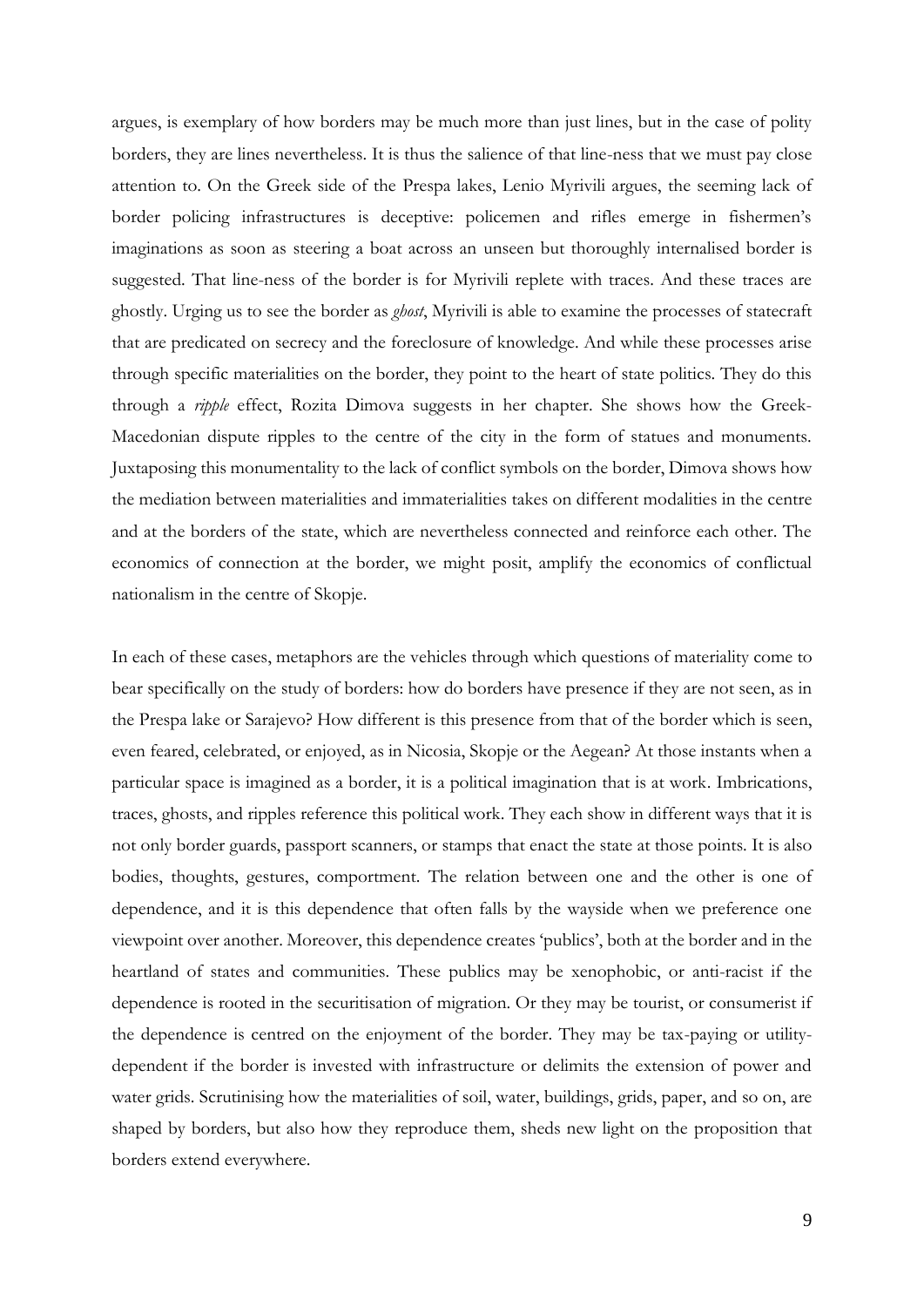We thus want to examine borders as a political condition. For if the proliferation of borders is a sign of our age, then 'borders' cannot be taken as simply a 'case' for study, an example, a localised phenomenon. They should evidence an underlying arrangement. This arrangement, we propose, can be shown in the processes of mediation between materialities and immaterialities that take shape around borders. Through ethnographic and philosophical explorations of this mediation, the volume seeks to throw light on the interaction between the materiality of state borders and the non-material aspects of state-making. This enables, it is shown, a new understanding of borders as productive of the politics of materiality, on which both the state project rests, including in its multifarious forms in the post-nation-state era.

We therefore explore materiality as a political site. This means inserting the analysis of borders and bordering into the question about what constitutes materiality, what escapes it, and whether the material can ever be seen in disjunction from the non-material. As we will show, materiality is enmeshed with immateriality. Consequently, borders exist on both material and nonmaterial registers and produce material configurations, actions, and abstractions that straddle the material and nonmaterial worlds. The notions of 'difference', 'division', and 'connection', which emanate from the border, wherever it may be located, are understood within this frame.

#### **Symbolic (b)orders and the material**

A binary opposition between materiality and immateriality (or non-materiality) is obviously a problematic position to start with. Can something be outside the material, and should we consider concepts, thoughts, or ideas as nonmaterial? An important move beyond the Cartesian dichotomy is Lacan's symbolic order, which he would claim is material. Lacan's concept of the symbolic order – the order of language, signification and meaning – is a domain of materiality. Everything that is symbolised and signified (marked), either consciously or unconsciously, is material. And yet, the symbolic order is predicated on an un-symbolisable element that resists being caught up in the symbolic web of signification (an excess). This immaterial, unsymbolisable element is actually the Lacanian Real, which becomes a leftover or a surplus generated by the symbolic order, and yet, is not absorbed by it. What are the conditions that allow the possibility for resistance of this element(s) to being caught up in a web of material significations? In Lacanian thought, rather than making a distinction between material vs. nonmaterial, we should see these two registers as mutually constitutive in which the one depends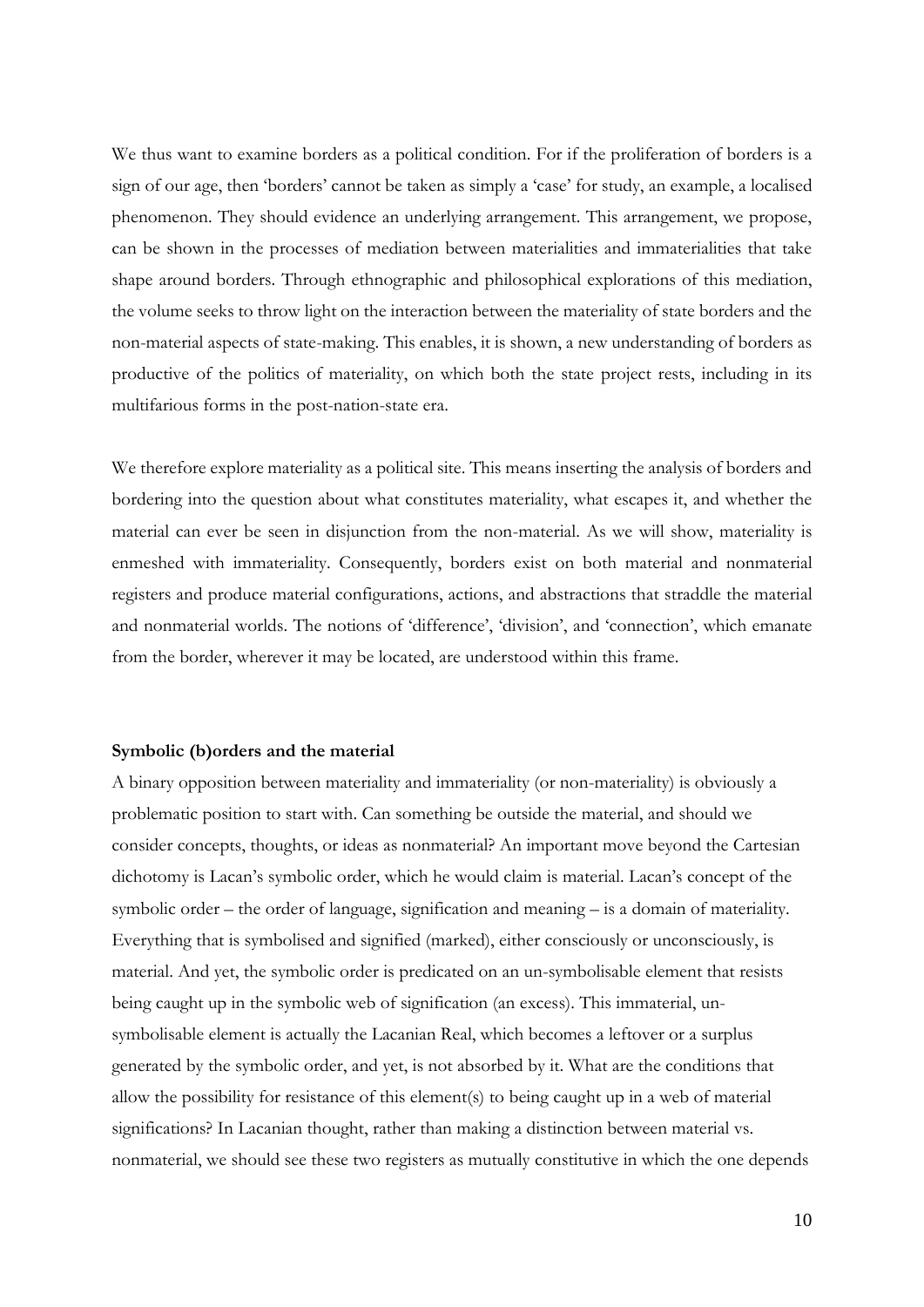on the other (or is operationalised through the other). This take on the negotiation between materiality and immateriality points to the moment at which critical theory comes to connect production to the politics of ideology.

This insight hovers at the background of the theoretical discussions that many of the chapters engage in. It is certainly relevant to the Derridean take on 'trace', on which Pulkkinen, Green, and Myrivili dwell extensively. It is also relevant to the dynamics between the visible and the unsaid, explored by de Cesari and Demetriou. But it is also relevant to the philosophical and anthropological concerns of the volume as a whole, as it has implications for disciplinary borders too. The ethnographic examination offered by many of the contributions, seeks to identify what happens when different regimes generate new materialities or webs of signification, and what kind of leftovers (surpluses) unintentionally emerge out of the processes of materialisation and signification. Neither the cultural nor psychoanalytic aspects of this question are 'neutral'. There is a political assumption in Lacan, when he frames the 'surplus' as formed out of 'resistance' to symbolisation or failure to be symbolised. What is the energy of these 'kernels of resistance', we then ask, that are generated by these materialities, and yet, are the sites of subversion, agency and disruption? How do we locate sites of subversion, agency and disruption in these materialities?

An unexpected theoretical site, perhaps, for a discussion of borders and materiality is Badiou's political philosophy, which exemplifies how the concept of border influences and structures otherwise abstract thinking on politics, even when the word is not invoked. Badiou's work, notably influenced by Lacan, locates exactly such disruptions and subversions. What Badiou calls an 'Event' is a form of such a disruption. An Event is of primary significance and distinguishable from any other happening because it disrupts the constitution of subjectivity, it inaugurates a new subject. Post-Event, we are completely changed, as are the conditions that constitute our subjectivity. In those conditions lie forms of materialities that give rise and determine the Event. Materiality in Badiou is thus contained within a given universe, a set. Yet, the precondition of the Event, is located 'on the edge of the void' (2006: 175). In other words, it is ultimately the border that provides the basis for agency. This proposition is nowhere more immediate than in the image of the person who 'is not registered and remains clandestine' which Badiou uses as the most concrete example of an evental site (2006: 174). The border determines both the materialities of the situation (absence of papers), as well as the nonmaterial forms by which these materialities are exceeded (the Event). The connection between the two is intrinsic and political. An 'inconsistent or rioting crowd', Badiou elsewhere suggests, is 'an emblem of [the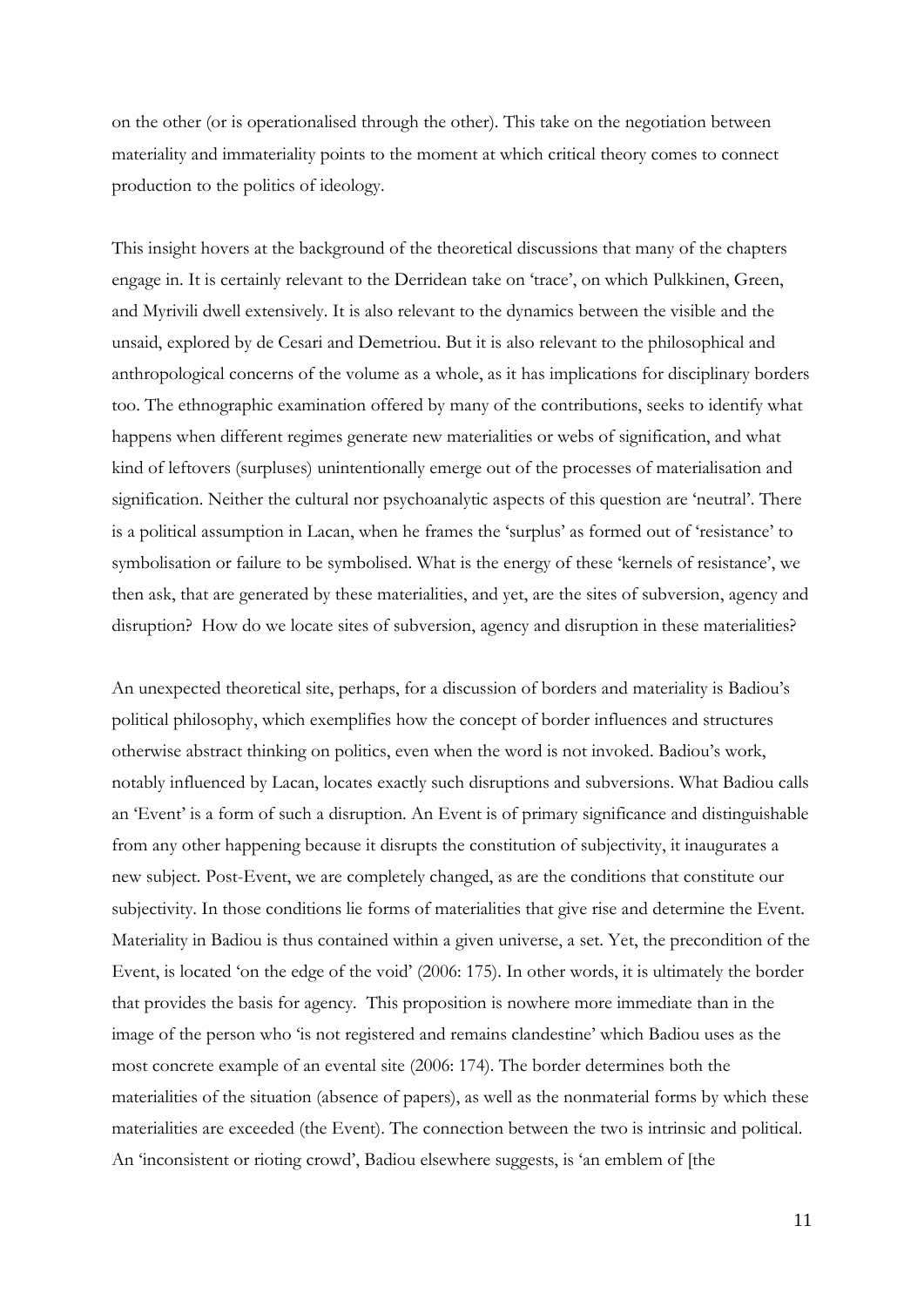government's] void' and what it squarely refuses to tolerate (2006: 109). Badiou's theory, although not often read as border theory, exemplifies that view of transgression, as Jansen puts it, 'in which authors often locate emancipatory potential [but in doing so actually] reinforce rather than weaken conceptions of borders-as-lines' (Jansen, this volume). In ethnographically querying this view, the contributors here find much less emancipation than the position at the edge of the void would suggest. This philosophy of potentiality, it would seem, needs to be rethought exactly, we argue, on these premises of political materiality.

To view borders in terms of the political mediation between materiality and ideology, also requires that we think of the connection between borders and history in Benjamin's terms. In his 'Arcades project' Benjamin claimed to be a historical detective who could unveil historical knowledge which is the only antidote that could oppose the dream-like state of consciousness at this time – a time of industrial modernity and conspicuous consumption (Benjamin 1999a; Buck-Morss 1989). As Benjamin strips history of its legitimising, and ideological function, 'history is abandoned as a conceptual structure that deceptively transfigures the present, its cultural contents are redeemed as the source of critical knowledge that alone can place the present into question' (Buck-Morss 1989: x). Our attempt to bridge the material and the abstract in this volume is animated by these perspectives, as they apply to the questions of what historical debris in today's borders means politically and what kind of Events it may anticipate or foreclose. Benjamin's work reminds us that the materiality of borders must pay attention not only to Events but also evental sites and 'Events' that never sprang forth. A historical materialism of borders evaluates absences, agencies, and ruptures on the limits of material structures and the (unthinkable) void. What if other wars or other conflicts, or indeed other collaborations had taken place here? What if the clandestine agencies encountered brought about other Events than those we have come to know as History? How might these agencies have been otherwise, on Prespa, and in Thrace, Sarajevo, Skopje, Libya, or Finland?

#### **Rethinking binary logics in the governmentality of borders**

The chapters in this volume explore shifts of meaning and shifts in border processes together. The history of Greco-Turkish relations is visible in Nicosia's Green Line and the idiosyncratic path of the border in western Thrace. That history today allows and bars specific individuals from moving across it in different ways. The dispute over the name of the state of Macedonia (Republic of Macedonia, FYROM, Skopje) is marked on the squares of the capital of Skopje today and impacts on the perceptions and uses of space. Colonial camps and detention centres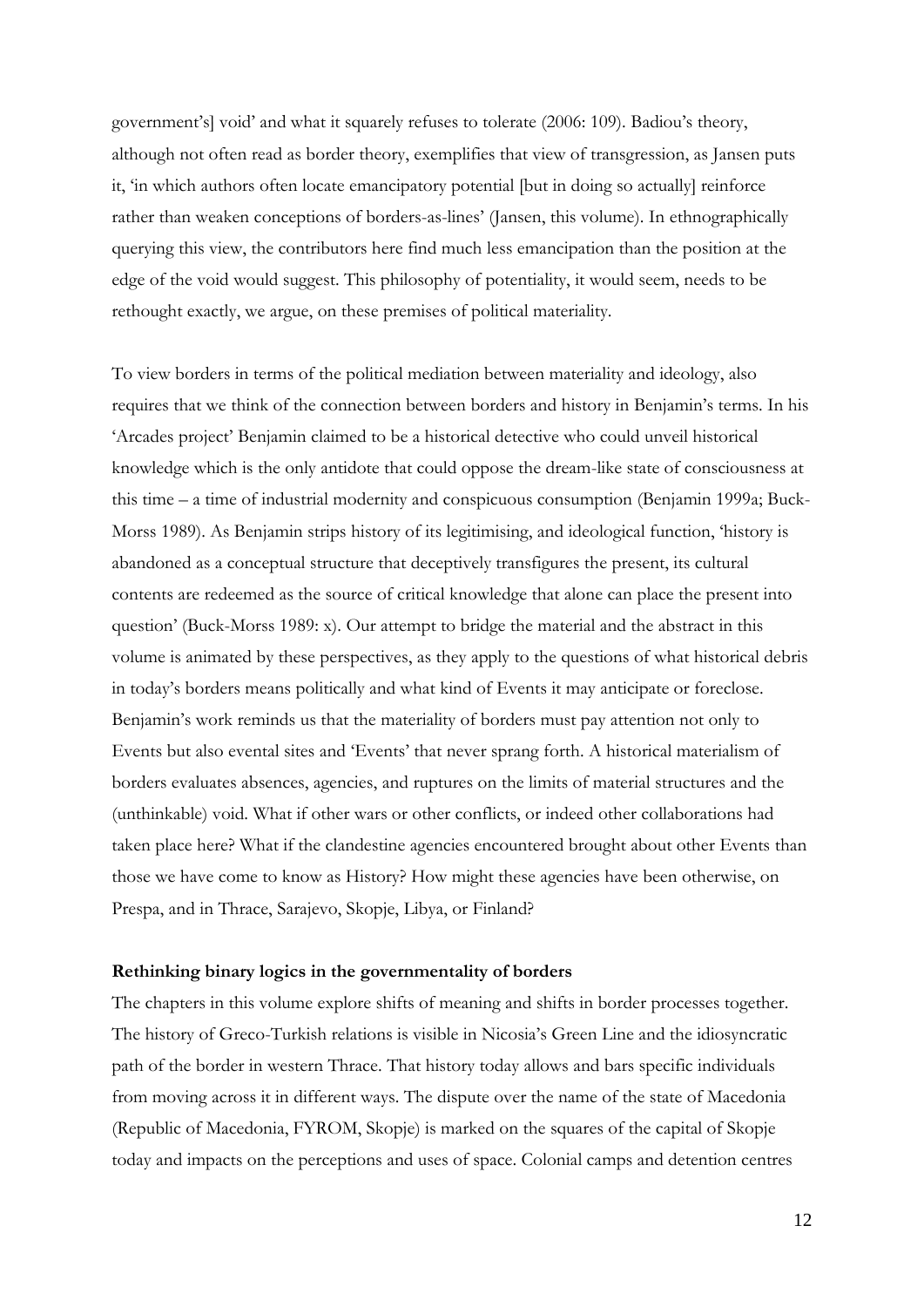haunt the realm of Libyan-European relations today even though they are very differently configured. Battle lines during the siege of Sarajevo also haunt residents' property and accommodation decisions decades after the end of the war. Traces of past wars are arguably still embodied in corporeal shifts that mark the Prespa border so that the violence of the Hoxha regime is remembered in a body that shirks from venturing just a little too far in a speed boat.

Attention to these shifts destabilises out intuitive understanding of the political. For according to that understanding, the political is undoubtedly about bordering: at its core lies the separation between similarity and difference. It might thus seem that despite attempts to criticise the intuitive perspective that what borders do is to **di**vide (between two parts), the political work of borders remains this because the political itself is by definition a project of di-vision (in the sense of 'seeing in twos'). This central position that 'border' occupies in the thinking about the political is also the very platform on which the materiality of borders is established: a space where material and conceptual merge, where 'political' can no longer be exclusively equated to 'ideological' without infrastructural underpinnings, power cannot be divided between mental and physical forms. 'Border' thus becomes productive exactly of this knot of materiality and politics.

From this perspective, we ask what results from this production. Border-making in its various manifestations is both symptomatic of but also informs the political, itself also manifested as multiple dualities. By disentangling these political formations at each instance we might better understand the disjunctions and continuities that inform what Foucault called 'governmentality' (2004) – the logic of organising people and things in particular ways so as to make populations more manageable. Colonialism, migration, bilateral disputes, financial cooperation, and so on, are all frames of (dual) thinking that stem from the assumption of 'border' (as divisive) and reproduce ways of being that straddle, mediate, and struggle against, divisions.

This question brings into view the reconsideration of subjectivity as a form in which the mediation also between materiality and immateriality is achieved in the context of power relations. This reconsideration brings into perspective the interaction of people and place. What kinds of subjects do borders produce (crossers, citizens/aliens, consumers, policy-makers) and to what extent is the materiality of borders sustained or undermined by these forms of subjectivity? What are the diachronic connections and disconnections between material borders and the identities they give rise to, circumscribe, exclude, and govern? What kinds of structures (material and conceptual) sustain and undermine borders? In critically exploring the mediation between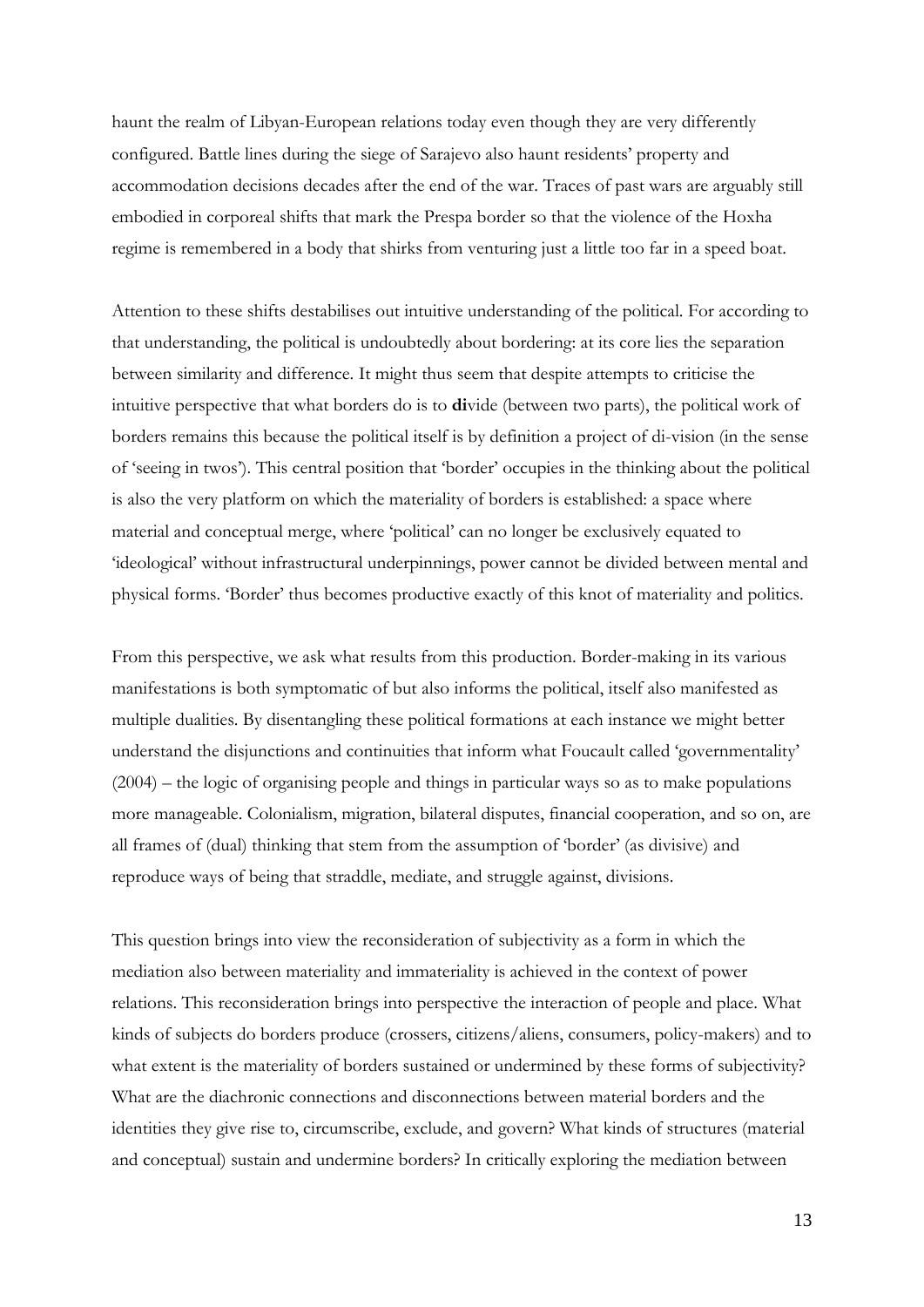material / immaterial we ask what the interaction with, contemplation and experience of borders enables. When does agency (as corollary to power) begin to be reconstituted as more complex but also a clearer instance of state-subject relations?

New materialities in the government of borders, from biometric technology and satellite-assisted patrolling to humanitarian practice, have brought the Foucauldian notions of governmentality and biopolitics to the forefront of border studies (Epstein, 2007; Muller, 2008; Salter, 2008; Walters, 2011; Rygiel, 2010; Andersson, 2014; Tazzioli, 2015). A point of convergence in this literature is the need to look at border infrastructures as constitutive of the populations that states and their assemblages (be it supra-state entities or 'non-state' agencies) govern. The materialities that constitute such populations are not only the fences, the cameras, the guards, the controls, or the physical landscape of a border. They are also the passports, the documents that substitute them, the spaces and people involved in the production of such documents (legal as well as 'fake'), the laws and policies guiding the use and abuse of such documents, the tools for implementing those laws, and the bodily effects of such implementation. These are all different levels on which these materialities may be intuitively tied to the border. They are modalities of materiality, as Althusser (1971) proposed.

They are also the discourses (in verbal, written, or acted forms, communicated *en masse* or intersubjectively) that give meaning to concepts of 'security', 'desire', 'freedom', and so on. While some of these materialities may be intuitively tied to the border, a thoroughly politicised mediation takes shape the moment each of them comes into being. The law paints the continuum between citizenship and deportation. A passport references the poles of security and its absence. These mediations are not located on the border, they proliferate within states, in the high seas, and in the black holes of sovereign exceptions. Borders are the mechanisms (*dispositifs*), in a Foucauldian reading, of a governmentality that structures the field of the political well beyond them (see also Demetriou, 2013).

And while the structures of borders and the structures of the political are mutually constitutive, they are also in a constant shift in their interrelations. Texture and fluidity have provided strong metaphors to articulate these connections. The political significance of state borders may wax and wane through changing visa regimes and border controls but traces are nevertheless left of the border that used to be or the border that was absent (Green, this volume). From another perspective, the political may take on specific material forms at power centres away from the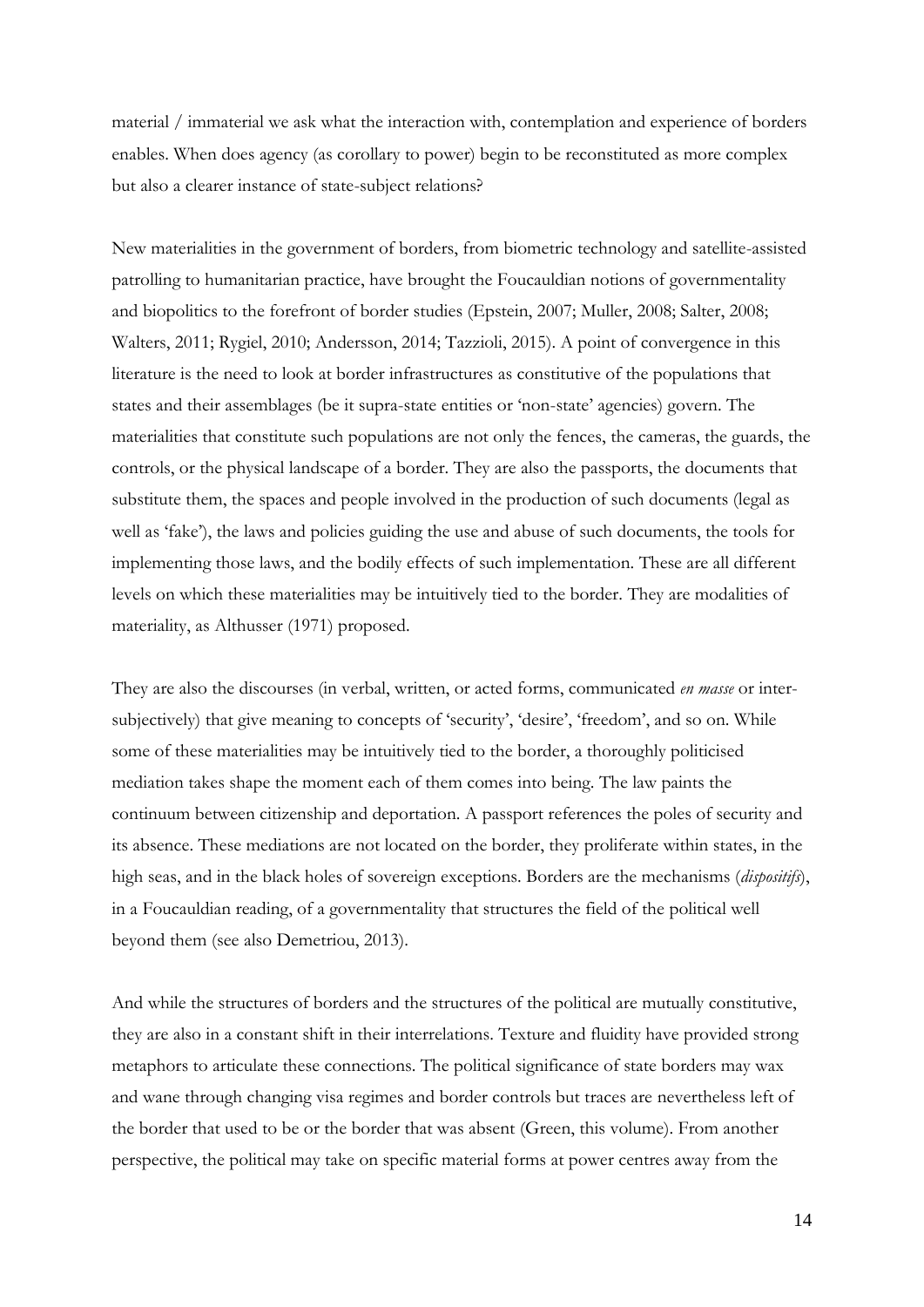border, which are eventually transported at different intensities, like tidal waves to the border periphery (Dimova, 2013). These shifts take on potent materialities as they impact on the register of 'subject'. Who is or is not a citizen, a visa national, an illegal is a product not only of the law or the border regime at a given time, but also of concepts that preceded it – e.g. of the nationstate, of morality, or of kin and economic alliances. It is equally important to study those shifts and the violences that attended them as 'critical events' (Das, 1995) in the formation of both the border and the political, as it is to explore their pasts and their legacies (Demetriou, this volume). Studying the border from the point of view of political subjectivity affords this perspective into the temporal aspect of the material-(im)material mediation.

### **Subjects, objects, and the modalities of political materiality**

At the same time, the focus on shifts, critical events, and the agency that attends them opens up the question of the 'subject' and the centrality of the 'human' in that conceptual construct vis-àvis the agency of materiality and objects. In the materiality analysis of actor-network theory the distinction between humans and non-humans is erased, along the lines of network-like ontology where non-human beings are part of the social fabric. In *Reassembeling the Social*, Latour (2005) extends the faculty of subject on non-human beings and objects. (Latour 2005: 50-52) and thus his Actor Network Theory introduces the role of the actor (actant) where he divorces agency from human beings and insists that anything that is a source of action, and anything that is able to propose their own understanding of action, has a capacity to act (ibid.:57).

Along similar lines, archaeologists have made major contributions to theorising the power of objects. Hodder's work in the Baringo area in Tanzania, for instance, rejected the view that material culture only reflects, mirrors, or expresses behavior (Hodder 1982: 38). He argued that artifacts do not have only a passive role: while material culture does reflect and express groups' identities and their competition, it is evident that 'material culture can actively justify the actions and intentions of human groups and that symbols are actively involved in social strategies' (ibid.: 38). The power of symbols and signs, and the ensuing (layered) contexts of meaning (such as rooms, sites, pits or burials) 'seize the muteness of objects' (Hodder 1982: 5).

Similarly, drawing on her research on object worlds in ancient Egypt, Meskell argues that 'the Egyptian project of materiality was so complex and central within the lifeworld that its potency could promise to secure the future, and similarly threaten to manifest eternal annihilation' (Meskell 2004: 10). The agency of the material world thus reveals that the Egyptian construction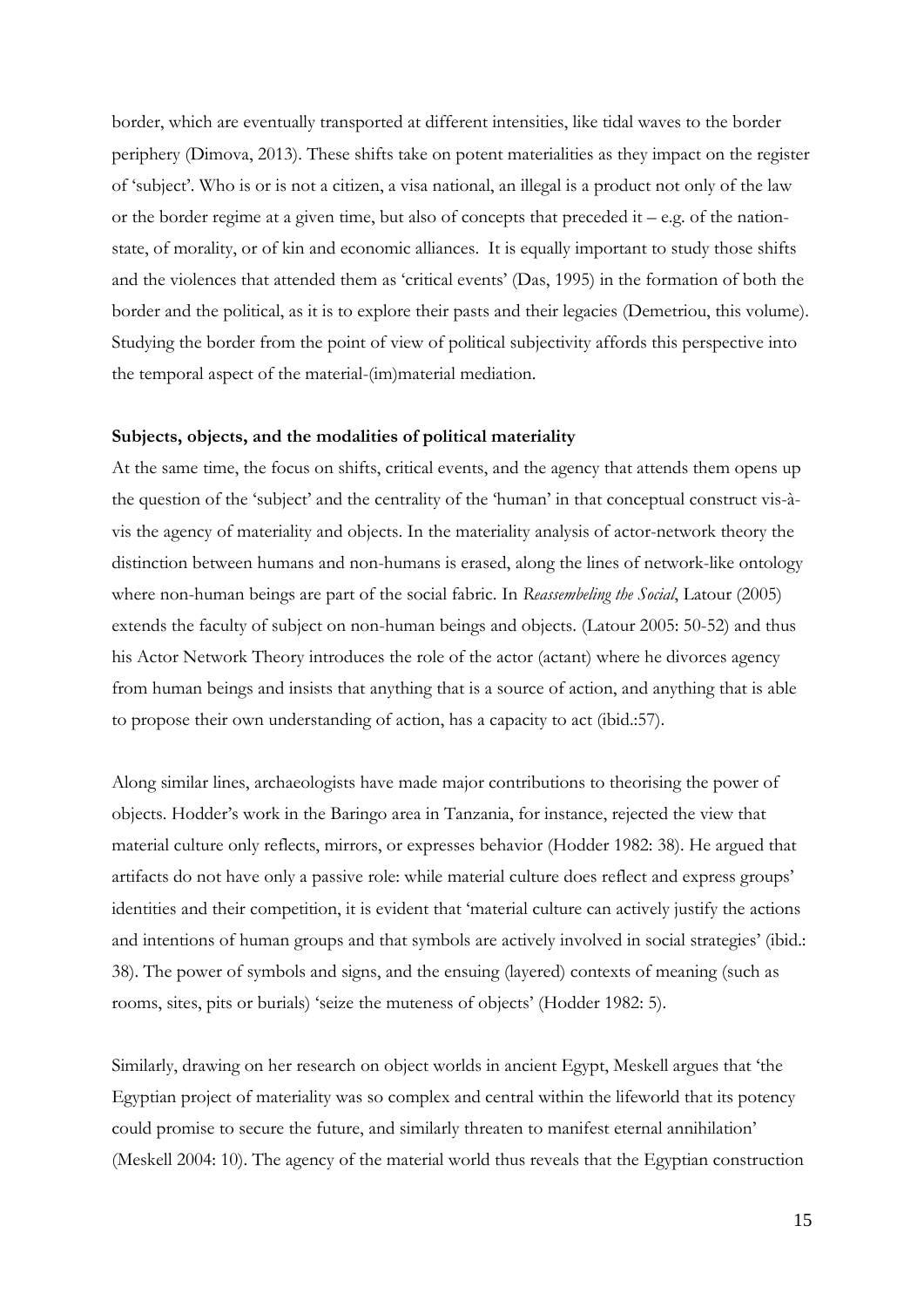of the subjects and objects was a complex process, where the two were 'porous, overlapping, sometimes indistinguishable entities' (ibid. :10), with the possibility of objects to assume 'new taxonomic roles as beings, deities, oracles, agents, mediators and so on' (ibid.:6). This new move in archaeology away from environment, economics, motivations, or meanings, engages in the dialectics of people and things, where subjects and objects are collapsible in particular contexts (Meskell and Pels 2005: 4).

These dialectics is present in the chapters that follow as they analyse the power shifts and dynamics of separations and connections. The materiality of borders that we examine here unfolds on a multiplicity of levels, on each of which the material is enmeshed into the abstract. This enmeshment complicates the dyads not only of subject and object, but also material/immaterial, concrete/abstract, and visibility/invisibility.

In the first instance, there is the landscape of the border, visualised chiefly in the form of the state border, complete with signs, surveillance posts and devices, crossings, checks, guards, etc. This landscape of the border may be abstracted through the notion of 'environment': a sea border is different to a river border, as the case of eastern Greece, Cyprus, and Italy show (Demetriou, de Cesari), and different to a lake or land border, as the case of northern and western Greece does (Myrivili, Dimova). But that difference is not exhausted in the materiality of that 'environment' per se. The form of liquidity (sea, river, lake) determines the kind of controls established, in other words, the forms of governing that border. In turn, the arrangement of people and objects that this governmentality organises also produces the political subjectivities coming into being on those borders: the 'trespasser' is differentiated as rescued boatperson, smuggler, Albanian, fisherman, etc. This has implications for the practices that may or may not take place in the moment of crossing, in anticipation of it, and after it (arrest, surveillance, shooting, destruction of documents, payments, forgery, overfishing). So the abstraction of the border materiality yields not only the concept of 'environment' but also 'control'. These in turn are not nonmaterial concepts, they are thoroughly material-isable as actions, effects on bodies and objects, and transformative moments. The material and non-material become thoroughly enmeshed into each other so that 'landscape', 'environment', and 'control' are no longer forms of materiality propelled onto the plane of ideology, action, and affect. They are the planes upon which materiality and non-materiality are mediated.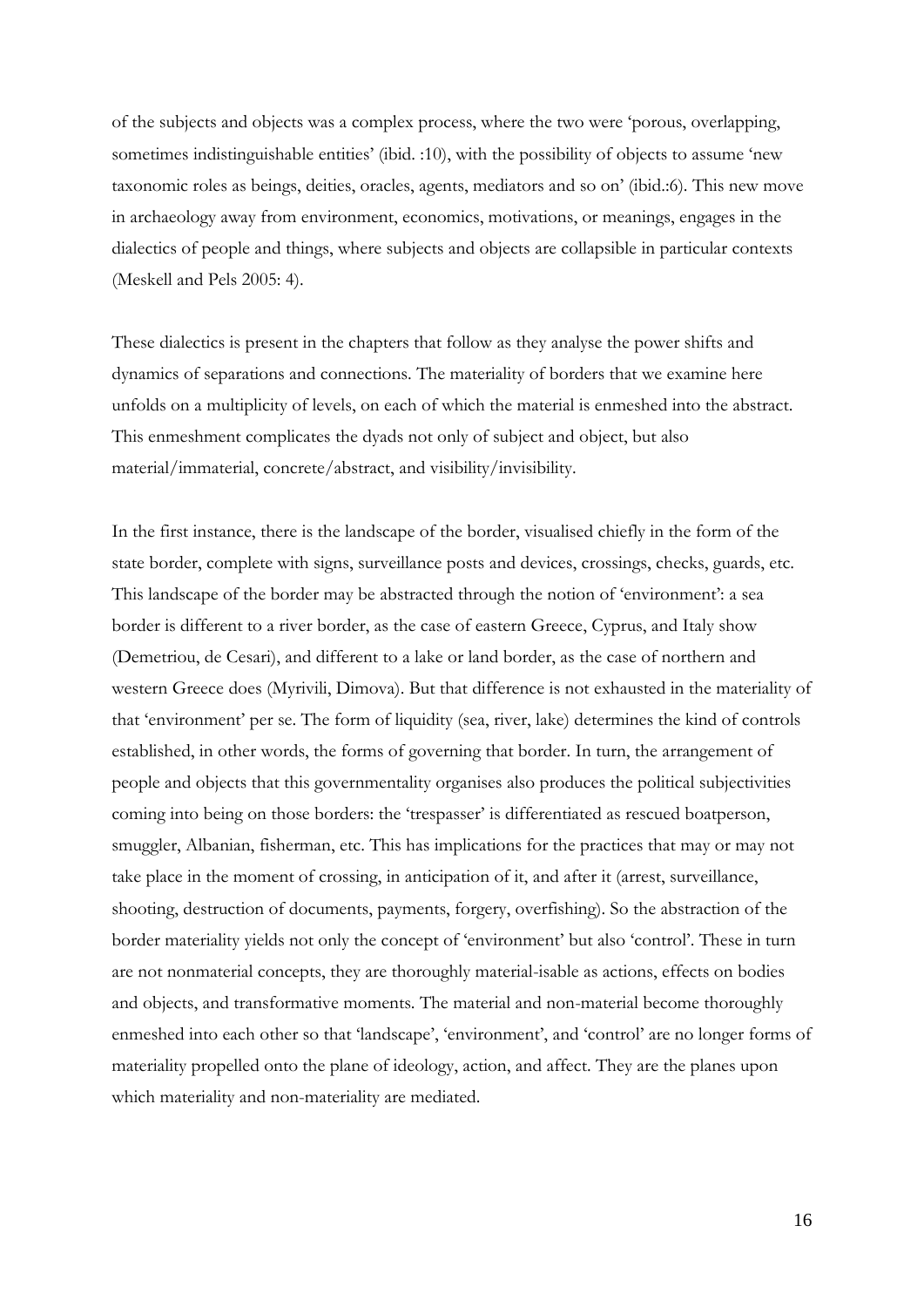This mediation imbricates all levels where the material and non-material are enmeshed. As a second such level, we identify that of documentation. Treaties that decide where the border should be set, passports that identify people as citizens, visas that facilitate their crossing, are all forms of materialities that mediate the abstract notion of 'law'. The practices associated with crossing and/or failing to cross a border as exemplified above are linked back to these materialities as they are invoked to legitimise or delegitimise entry, exit, and their interruptions. As a political device, the border accentuates the stakes in this mediation, rendering, for example, the difference a passport makes a difference that touches on the boundary between life and death (by drowning, shooting, or mine explosion, for example) rather than 'simply' (to the extent that incarceration can ever be a simple matter) a difference between freedom and its lack (through arrest, but also equally forced labour endured for sake of escaping arrest, as in trafficking). So material and nonmaterial are enmeshed, imbricated rather, concrete and abstract are interactive, practice and ideology co-productive. The metaphor of imbrication is taken by Demetriou in her chapter as a way of connecting these different levels and thinking about their complex relations in tandem. The mediation between all these is where we see the political as emerging. The political is a process, in other words. A process, we might further add, that is circular or spiral, where subjects and objects co-emerge. Difference (friend-enemy, self-other) are recurring poles perhaps, but always shifting in content, and expanding or contracting in the breadth of their representation.

Size and grandeur can also have agency in shaping people's perceptions and reactions to material appearances (Dimova 2013). The material presence of conspicuously-decorated houses in Macedonia for instance have had an effect on residents that could be viewed as part of the 'baroque mechanism' (Lambert 2004) with its main feature to move the spectator and to unleash feelings of wonder, amazement or disorientation (ibid.: 28). This sublime effect of the Baroque mechanism could, in effect, be at work in other situations when the size and outlook of materiality may suddenly affect the observer and thus shape how people view each other. Dimova's chapter in this volume reveals how the 'displaced borders' at the center of the capital of Macedonia, Skopje are materialised through grand buildings and monuments referring to a classical past and antiquity. This trend that started in 2008, and is part of the *Skopje 2014* project, is conditioned by the political dispute with Greece about the right to use the name Macedonia. While on the Greek-Macedonian border itself there is an absence of any markers referring to this conflict, the center of the capital Skopje has become the primary battleground of the symbolic and aesthetic borders built not only between the Republic of Macedonia and Greece, but also

17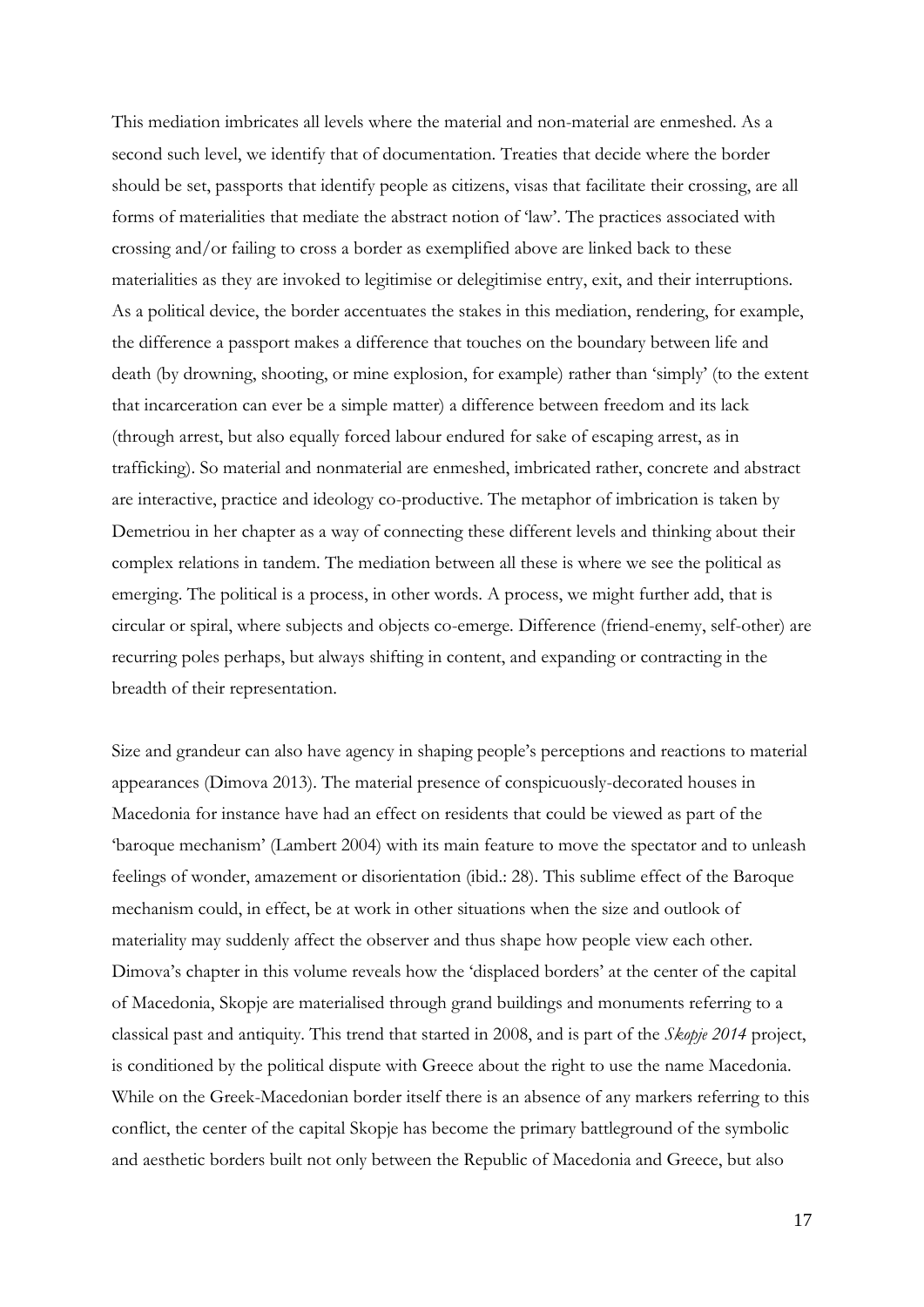between Macedonia, Europe and the rest of the world that has been seen as complicit with the Greek denial of the right to use the constitutional name 'Macedonia' by the governing structures in Macedonia.

At each of these levels of mediation we thus see a predominance of shift and change. Shifts in materiality prompt changes in political subjectivity, even if those changes take place for the sake of stabilising those very subjectivities. As Navaro-Yashin shows of Turkish-Cypriots, for example, the uncanny ways in which things emit affect in Northern Cyprus are conceptually worked upon to re-habilitate discomfort and integrate it into the political everyday (2012). We return here to the notion of 'community' as the primary abstraction of what the border creates. In the impossibility of its foundation we see the very shift that gives rise to political subjectivity: 'community' always needs an immutability which is unattainable (nation-state homogeneity, stereotype of 'our people', etc). In this dialectic between immutability and unattainability the subjects of 'minority', 'dissent', 'margins', and 'the periphery' emerge. And as they proliferate, 'normalcy', 'majority', 'typicality', lose their ground as normative structures and begin to disappear.

We recall here that Barth rooted the enquiry about borders into the mutability of 'change': description and ascription changes and as it does so, the border may shift as well between 'inside' and 'outside'. If we are then to insist on this shift as fundamental to the political materiality of borders, we must also ask about the limit: how much shift is tolerable before 'community' morphs into something else? Is it a matter of gradual change? As Green put it, how much difference makes a difference (2005)? Jean-Luc Nancy (1991) has forcefully argued the point that 'community' is always a question of co-emergence. It does not pre-exist the individual, nor is it separate from individuals. It is always a challenge to individuality because it happens at the point of interaction, when part of that 'individuality' is already being lost (see also Demetriou, 2013). A border then wedges itself into the welding together of individual and community, disappearing as its does so but nevertheless conceptually instrumental (see also Pulkkinen, this volume). Materiality and immateriality can no longer be distinguished or extracted from each other.

It is at this limit that 'evental sites' (Badiou, 2006) may be located. 'Community' begins to be rethought when the self is repositioned vis-à-vis a radical other. It would thus seem that the outside, what is unaccounted for, or outside the 'set' is what drives the materiality of the border arrangement. But even after such 'events', after such ruptures of subjectivity traces remain of has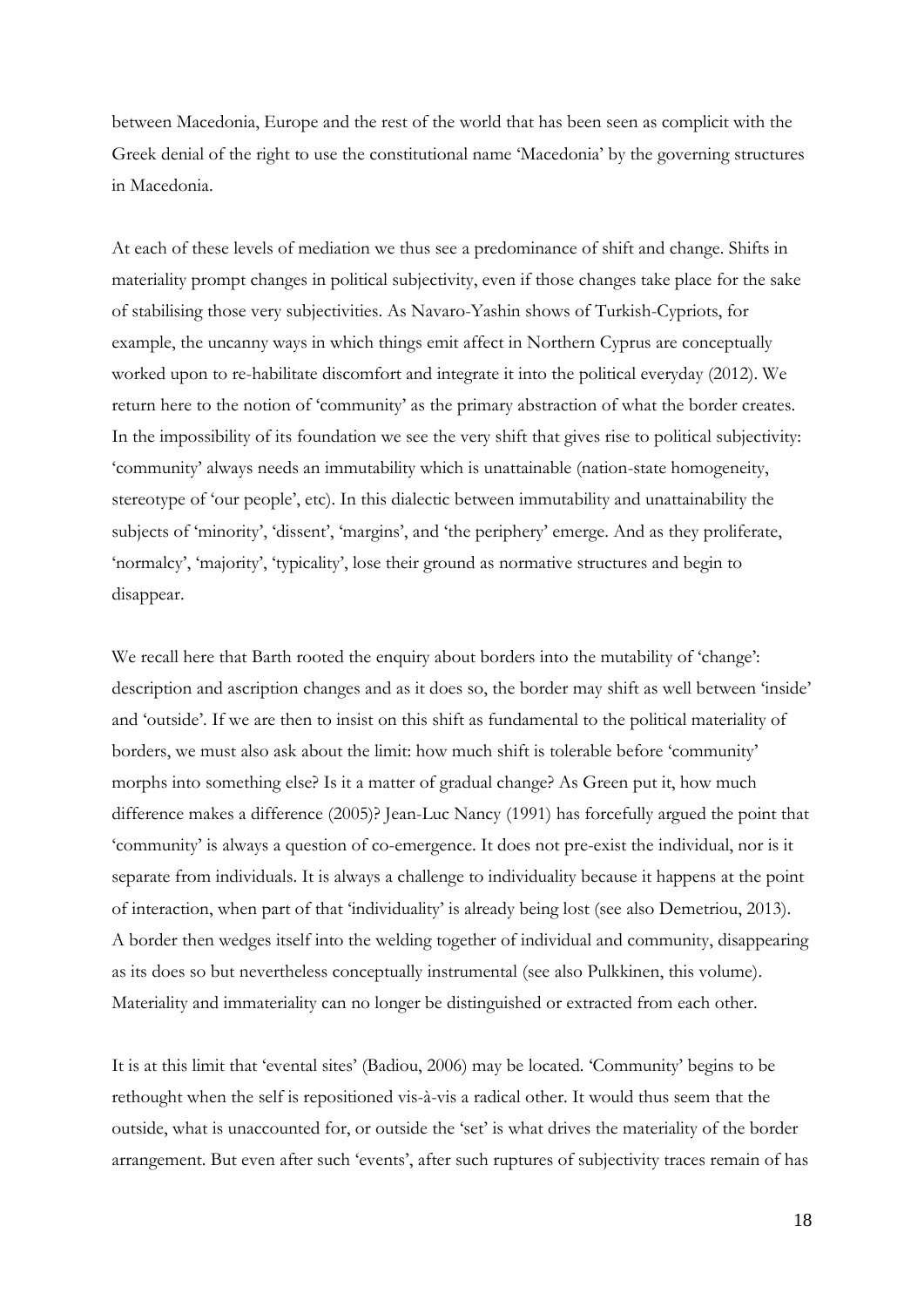been. Borders leave their marks, both as they recede and as they are reaffirmed. Population shifts for example, in Greece and Cyprus, have both destabilised the notions 'Greek' and 'Turk' and reaffirmed the efficacy of their opposition in the face of its material undermining (e.g. through the presence of minorities and refugees considered 'other'). Those shifts have left their mark on the understandings of current migration dynamics, where 'others' may no longer be 'Turks' but the efficacy of the border as a Greco-Turkish one remains.

As the volume explores these shifts and connections, the authors of the chapters offer different propositions about reconceptualising borders and political materialities. In the following three chapters, different premises for examining border materialities are addressed. Conceptually, Olga Demetriou uses the idiom of imbrication as a conceptual tool for enriching the analyses of the connections at the heart of the volume: politics, materiality, and borders. Chiara De Cesari sets out a temporal and juridical premise providing an ethnography of this border time, paying close attention to the relations between Italy and Libya in the last years of the Gaddafi era and the historical memories and forgettings that they embody. Philosophically, Tuija Pulkkinen takes further the theoretical lines we have sketched in the introduction to compare Derrida's and Deleuze's offerings on the conceptualization of borders and materiality.

Following that, Sarah Green's chapter inaugurates the second half of the volume which engages in a conversation on particular aspects of border materialities: lines, traces and tidemarks. This second part distills beautifully the numerous discussions out of which the volume and the present series emerged, in the context of the COST-funded network 'Eastbordnet', which Green chaired. Placed right at the centre of the volume then, her chapter on lines, traces and tidemarks reflects the centrality of these theoretical takes. In direct response to this, Stef Jansen's chapter takes up the question of line, while Lenio Myrivili's chapter reconfigures the concept of trace into 'ghost'. Finally, Dimova's chapter appropriately closes the volume by revisiting temporality and space together under the metaphor of waves, rippling inwards from the border, and echoing many of the themes and images that populate the volume.

#### **Conclusion: Four positions on the political materiality of borders**

In concluding, we would like to recapitulate some of the points that have guided our thinking in putting this volume together. Firstly, we see borders as marking the points at which materiality and immateriality becomes indistinguishable. They do this because they emerge exactly out of the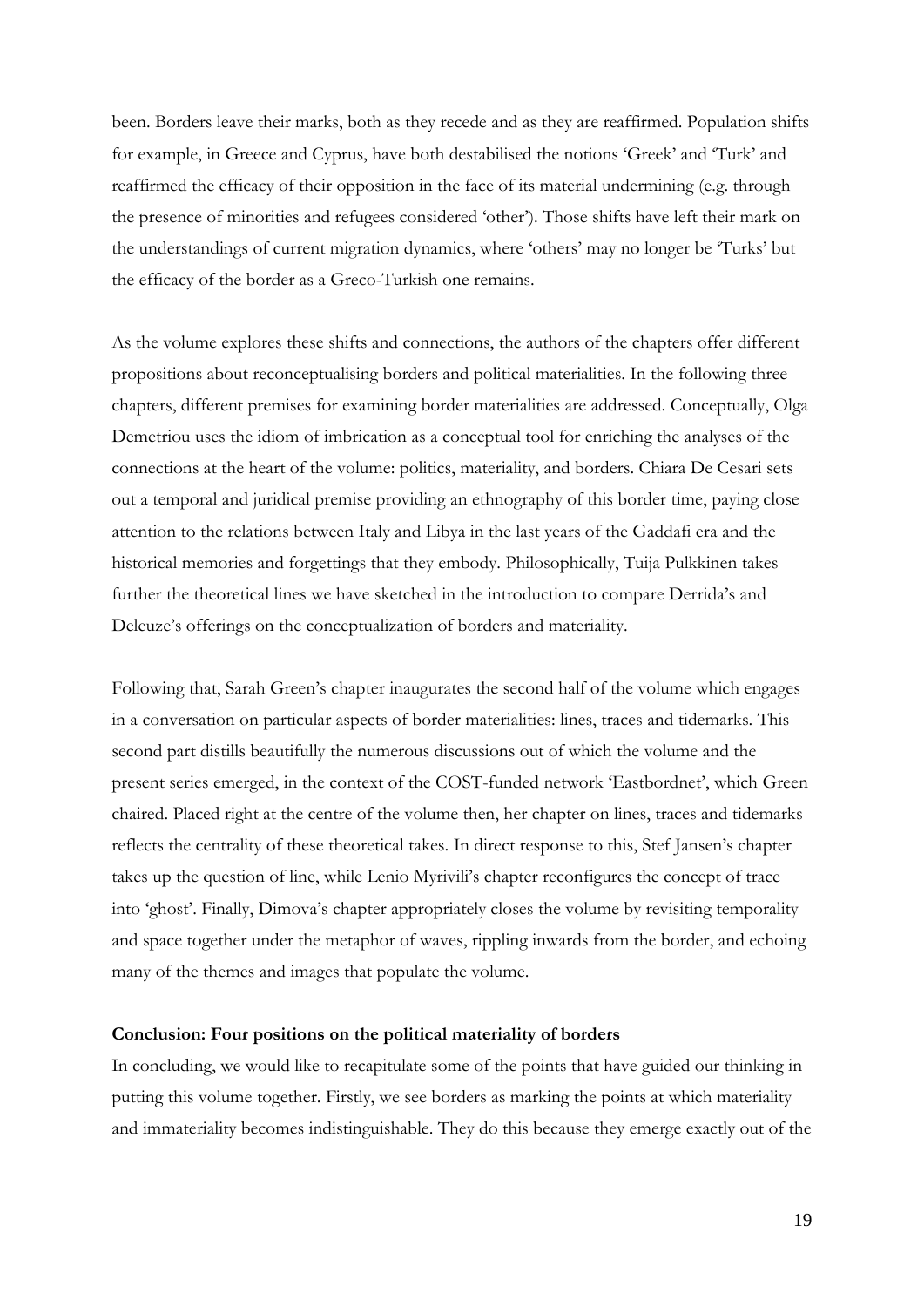limitation in which structural binaries fail. In this sense, borders may be said to be symptoms of post-structuralism, in the manner outlined in the theoretical literature surveyed here.

Secondly, we posit that even though borders have so far been studied as political devices par excellence, it is in the enmeshment of materiality and immateriality that emerges through 'border' that we want to locate the political. The reading of a piece of paper as 'law' is invested with powers of state, knowledge, policing, etc. However, it is not that 'paper' and 'law' stand on either side of the material-nonmaterial divide. They are both constituted in the folding of materialities and immaterialities into each other (state, courts, police, etc). Our aim is to explore such forms of the political without reducing the analysis to that binary of 'materiality' that would take 'law', 'police', 'courts', 'treaties', etc as given.

Thirdly, we have identified a number of modalities on which this enmeshment comes into being: landscape, text, and architecture. Others can also be cited: corporeality, aesthetics, infrastructure. By looking at how borders mediate the enmeshment of materiality and immateriality on each of these modalities, we reveal specific techniques of how the political of borders comes into being.

Fourthly, we call for attention to temporal aspects of border practices and to shifts in the mediations that we are examining. Attention to this shifts therefore, allows us to conceptualise anew questions of subjectivity, agency, community, change. The challenge of this volume is in bringing these aspects together to forge new perspectives in border research.

#### **References:**

Adorno, Theodor and Horkheimer M. 1972. *Dialectic of Enlightenment*. New York: Seabury Press. Agnew, J. (2008). Borders on the mind: re-framing border thinking. *Ethics & Global Politics*, *1*(4).

Althusser, L. (1971). *Lenin and Philosophy*, trans. Ben Brewster.

Andersson, R., (2014). *Illegality, Inc.: Clandestine migration and the business of bordering Europe* (Vol. 28). Univ of California Press.

Badiou, A., (2006). Being and event. A&C Black.

Balibar, E. (2009). We, the people of Europe?: Reflections on transnational citizenship. Princeton University Press.

Benjamin, Walter. 1999a. *The Arcades Project*. Cambridge, Mass.: Belknap Press.

—. 1999b. "Critique of Violence." Pp. 277-300 in *Walter Benjamin: Selected Writings, Vol. 1: 1913- 1926*, edited by M. Bullock and M. W. Jennings. Cambridge: Belknap/Harvard University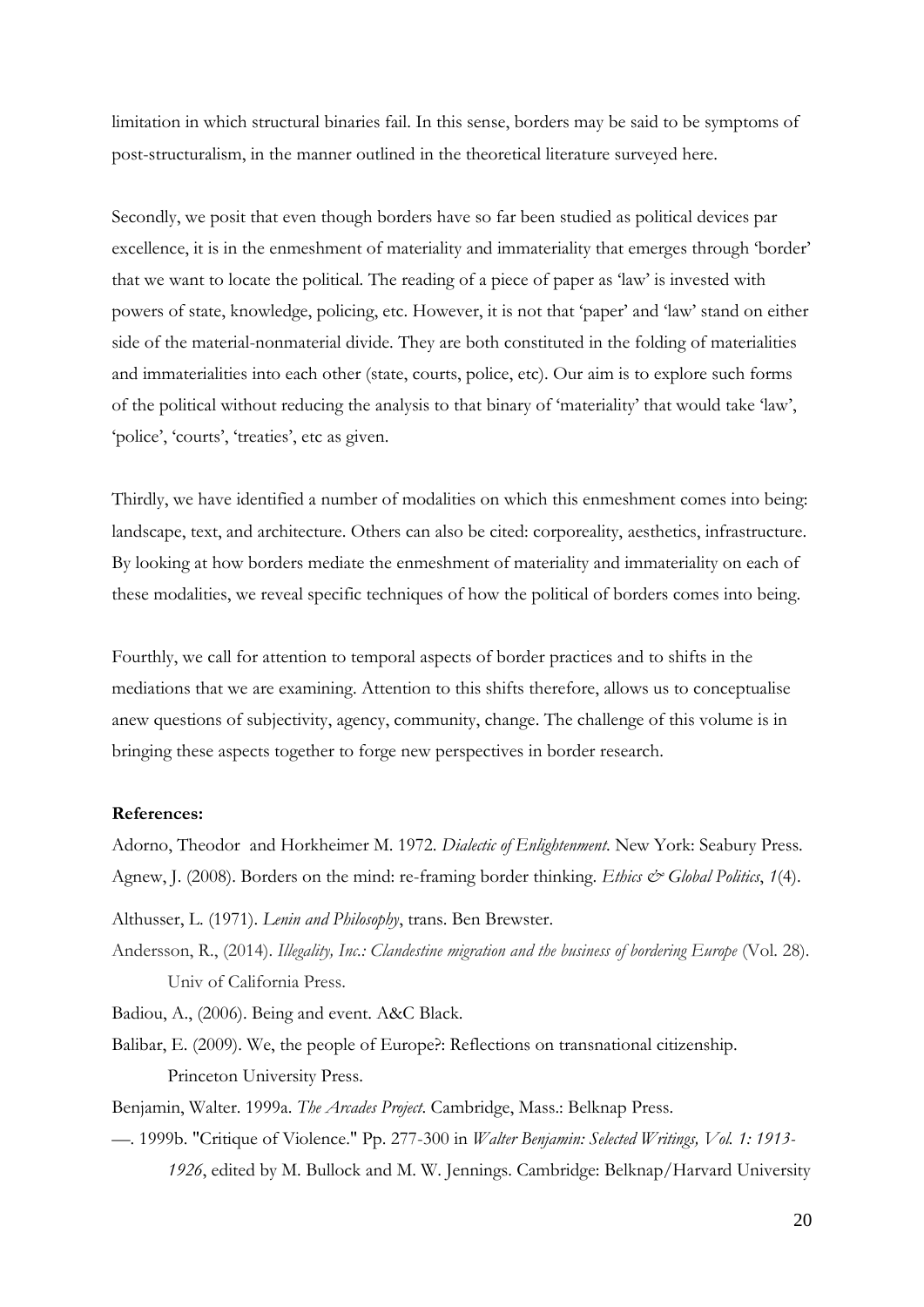- Buck-Morss, Susan. 1989. *The Dialectics of Seeing : Walter Benjamin and the Arcades project*. Cambridge, Mass: Harvard University Press.
- Das, V. (1995). Critical events (p. 55). Delhi: Oxford University Press.
- Das, V. (2007). Life and Words: Violence and the Descent into the Ordinary. Univ of California Press.
- Deleuze, Gilles and Felix Guattari. 1987. *Thousand Plateaus: Capitalism and Schizophrenia*. Minneapolis University of Minnesota Press
- Demetriou, O. (2013). Capricious borders: minority, population, and counter-conduct between Greece and Turkey. Berghahn Books.
- Dimova, R. (2013). Ethno-Baroque: Materiality, Aesthetics and Conflict in Modern-Day Macedonia. Berghahn Books.
- Donnan, H. & Wilson, T. M., & (1998). *Border identities: nation and state at international frontiers*. Cambridge University Press.
- Epstein, C. (2007). Guilty bodies, productive bodies, destructive bodies: Crossing the biometric borders. International Political Sociology, 1(2), 149-164.
- Foucault, M. (2004). Michel Foucault. Security, Territory, Population. Lectures at the College de France 1977-78.
- Green, S., F. 2005. *Notes from the Balkans. Locating Marginality and Ambiguity on the Greek-Albanian Border*.
- Gupta, A., & Ferguson, J. (1997). *Culture, power, place: Explorations in critical anthropology*. duke University press.
- Harvey, D. (2009). The art of rent: globalisation, monopoly and the commodification of culture. *Socialist Register*, 38.
- Hodder, I. (1982). Symbols in action: ethnoarchaeological studies of material culture. Cambridge University Press.
- Lacan, J., & Miller, J. A. (2013). The Ethics of Psychoanalysis 1959-1960: The Seminar of Jacques Lacan. Routledge.
- Lambert, G. (2004). The return of the baroque in modern culture. A&C Black.
- Latour, Bruno. 2005. *Reassembling the social : an introduction to actor-network-theory*. Oxford ; New York: Oxford University Press.
- Marcuse, Herbert. 1991. *One-Dimensional Man: Studies in the Ideology of Advanced Industrial Society*. Boston: Beacon Press.